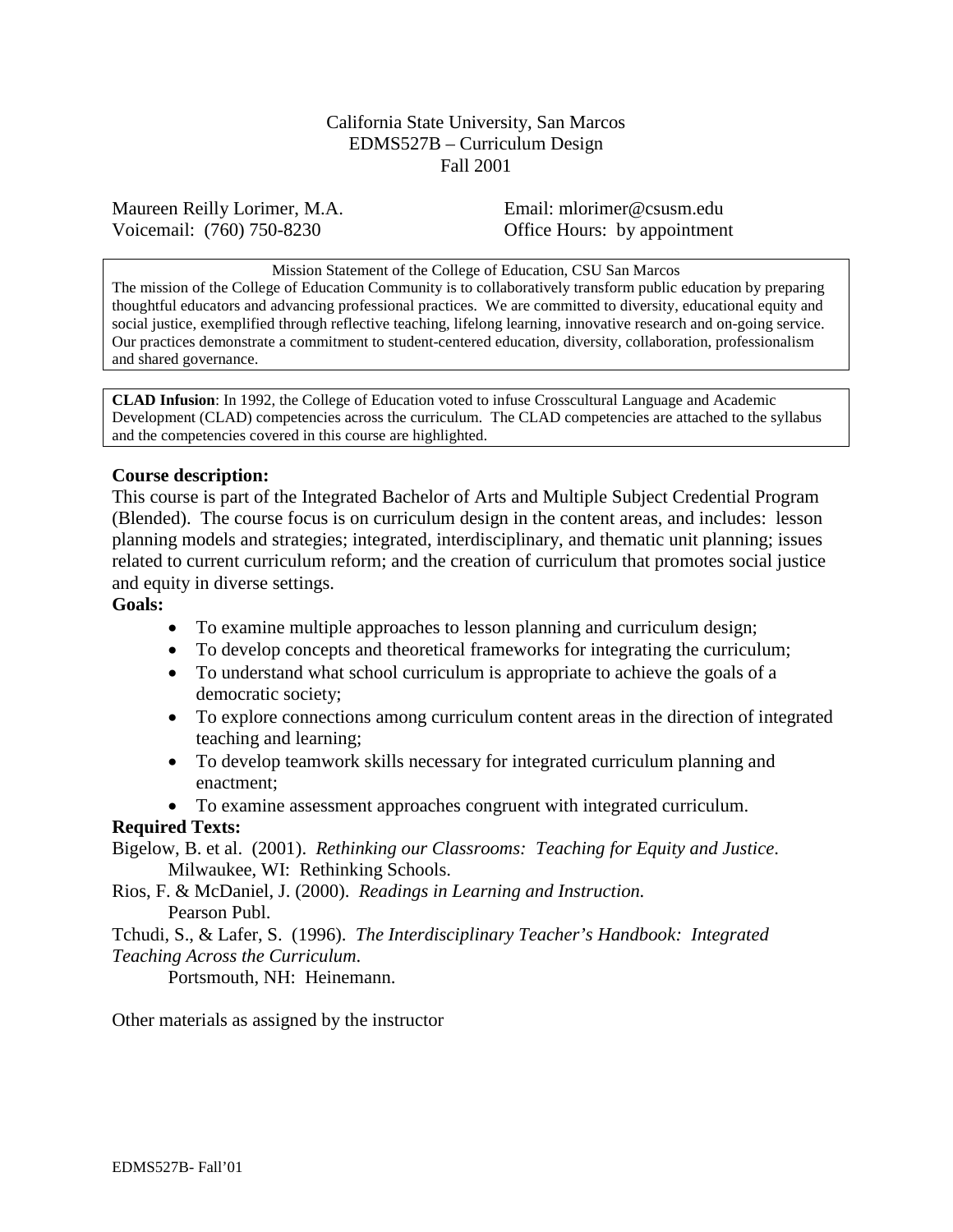**Requirements:** It is essential that every student attend each class session, arriving on time and staying throughout the class. Because this course involves a variety of group activities, active participation is required. Attendance and participation are part of the final grade.

**Writing Requirements:** All work must be typed and submitted on the date it is due. Late work will not be accepted. If you have special circumstances that prevent you from attending class, arriving late or leaving early, or submitting assignments, please contact the instructor.

| Aug. 27  | Course Intro<br>$\bullet$           |                        |                          |
|----------|-------------------------------------|------------------------|--------------------------|
|          | Review Reading +<br>$\bullet$       |                        |                          |
|          | Assignment requirements             |                        |                          |
|          | California Standards for the        |                        |                          |
|          | <b>Teaching Profession</b>          |                        |                          |
| Sept. 3  | Holiday                             |                        |                          |
| Sept. 10 | <b>Curriculum Design</b>            | ITH: Intro,ch. $1 & 8$ |                          |
|          |                                     | B: Intro + pgs. 225-   |                          |
|          |                                     | 239, 203-206           |                          |
| Sept. 17 | <b>Instructional Strategies</b>     | ITH: $Ch. 2-3$         | <b>Scavenger Hunt</b>    |
|          |                                     | $+ e$ -reserve         | Due                      |
| Sept. 24 | Cooperative Learning                | L&I: pgs. 369-457      |                          |
|          |                                     | ITH: Ch. $4-5$         |                          |
| Oct. 1   | Assessment                          | L&I: pgs. 458-472      |                          |
|          |                                     | ITH: Ch. $6-7$         |                          |
|          |                                     | $+ e$ -reserve         |                          |
| Oct. 8   | <b>Blooms Taxonomy</b>              | Handout                |                          |
|          |                                     | B: pgs. 214 - 224      |                          |
| Oct. 15  | <b>Lesson Planning I</b>            | B: pgs. 11-14,84-90    |                          |
|          |                                     | $+ e$ -reserve         |                          |
| Oct. 22  | <b>Lesson Planning II</b>           | B: pgs. 18 -26, 112-   |                          |
|          |                                     | 114                    |                          |
| Oct. 29  | <b>Curriculum Integration</b>       | B: pgs. 107-111        | <b>Individual Lesson</b> |
|          |                                     |                        | <b>Plan Due</b>          |
| Nov. $5$ | Unit Planning I                     | ITH: Part II           |                          |
|          |                                     | B: pgs.140-143         |                          |
|          |                                     | $+ e$ -reserve         |                          |
| Nov. 12  | Modifications, Interventions,       | B: pgs. 163-166        |                          |
|          | and Support for Students            | L & I: pgs. 437-455    |                          |
| Nov. 19  | <b>Unit Planning II</b>             | B: pgs. 176-180        | Unit Plan Outline        |
|          |                                     |                        | Due                      |
| Nov. 26  | <b>Blending Theory and Practice</b> |                        |                          |
| Dec.3/10 | <b>Unit Plan Presentations</b>      |                        | Unit Plans + Self-       |
|          |                                     |                        | <b>Evaluation Due</b>    |

*Tentative Course Schedule for Fall '01*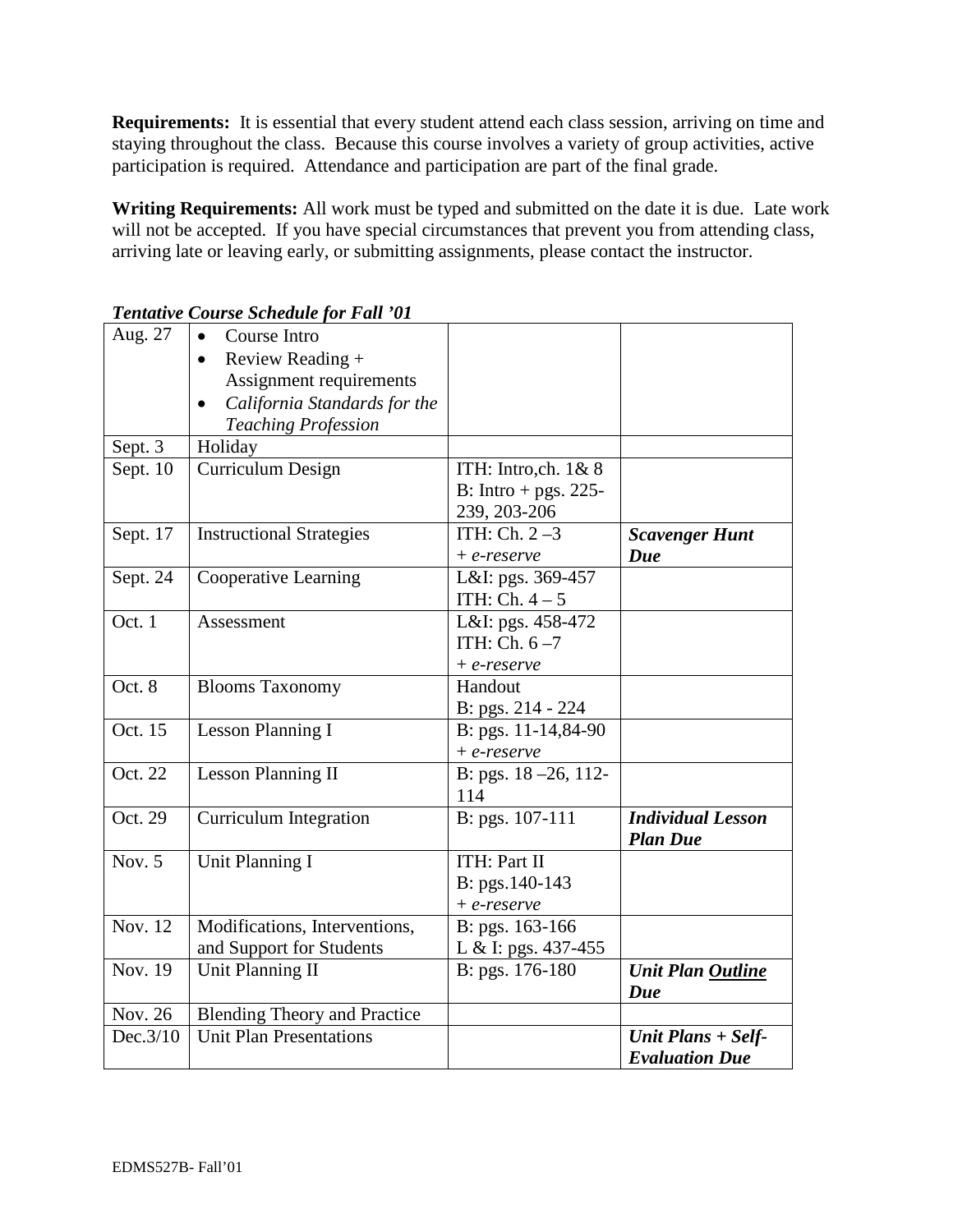# *Note: All assignments should be included within your portfolio (created last semester). Please add a separate section for Lesson Planning and Unit Planning. A reflection for each section should also be included.*

# **Assignments:**

- Reading Notecards: Using a 4x6 notecard, respond to the reading with a connection to other learning, readings, or observations. Include a quote from the text and note the page number. Use ink. **20 points**
- Lesson Plans: Two collaborative models will be created in class. You will use these examples (and others) to create your own lesson plans. Design these as if they will be used in the classroom you are assigned. *30 points*
- Unit Plan: Following specific guidelines, design a unit plan that would be used in the classroom in which you are observing. *50 points*

# *Total possible 100 points*

| <b>GRADING</b> |            |              |
|----------------|------------|--------------|
| A              | $90 - 100$ | $60 - 69$    |
| B              | $80 - 89$  | 59 and below |
|                | $70 - 79$  |              |